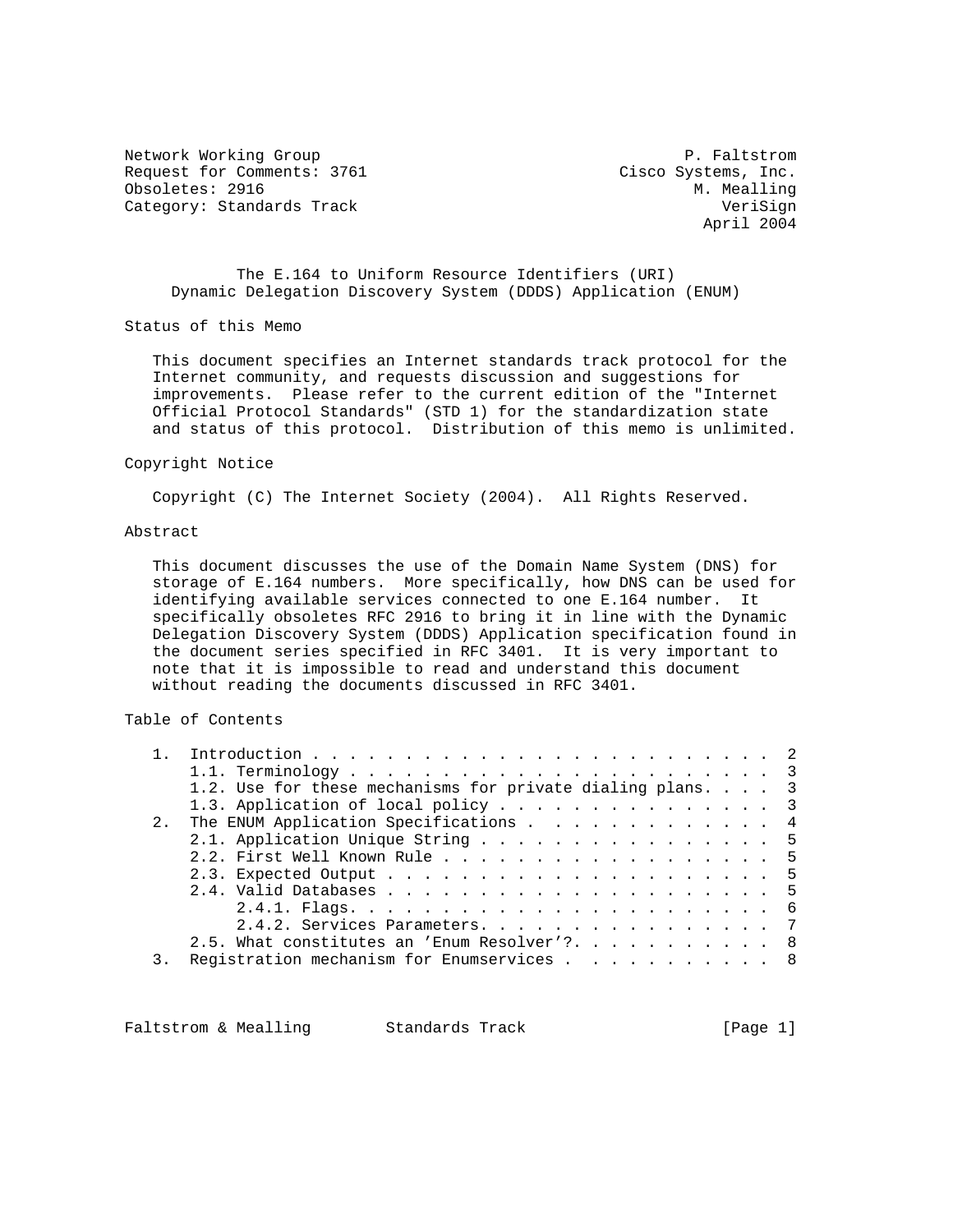|    | 3.1. Registration Requirements 8    |
|----|-------------------------------------|
|    | 3.1.1. Functionality Requirement. 8 |
|    | 3.1.2. Naming requirement 9         |
|    | 3.1.3. Security requirement 9       |
|    | 3.1.4. Publication Requirements 10  |
|    | 3.2. Registration procedure. 10     |
|    | 3.2.1. IANA Registration. 10        |
|    | 3.2.2. Registration Template. 11    |
| 4. |                                     |
|    |                                     |
| 5. |                                     |
| б. |                                     |
|    |                                     |
|    |                                     |
|    | 6.3. Call Routing Security 14       |
|    | 6.4. URI Resolution Security 15     |
| 7. |                                     |
| 8. |                                     |
| 9. |                                     |
|    | 9.1. Normative References. 16       |
|    | 9.2. Informative References. 16     |
|    |                                     |
|    | 11. Full Copyright Statement 18     |

# 1. Introduction

 This document discusses the use of the Domain Name System (DNS) for storage of E.164 numbers. More specifically, how DNS can be used for identifying available services connected to one E.164 number. It specifically obsoletes RFC 2916 to bring it in line with the Dynamic Delegation Discovery System (DDDS) Application specification found in the document series specified in RFC 3401 [6]. It is very important to note that it is impossible to read and understand this document without reading the documents discussed in RFC 3401 [6].

 Through transformation of International Public Telecommunication Numbers in the international format [5], called within this document E.164 numbers, into DNS names and the use of existing DNS services like delegation through NS records and NAPTR records, one can look up what services are available for a specific E.164 in a decentralized way with distributed management of the different levels in the lookup process.

 The domain "e164.arpa" is being populated in order to provide the infrastructure in DNS for storage of E.164 numbers. In order to facilitate distributed operations, this domain is divided into subdomains. Holders of E.164 numbers which want to be listed in DNS should contact the appropriate zone administrator according to the

Faltstrom & Mealling Standards Track [Page 2]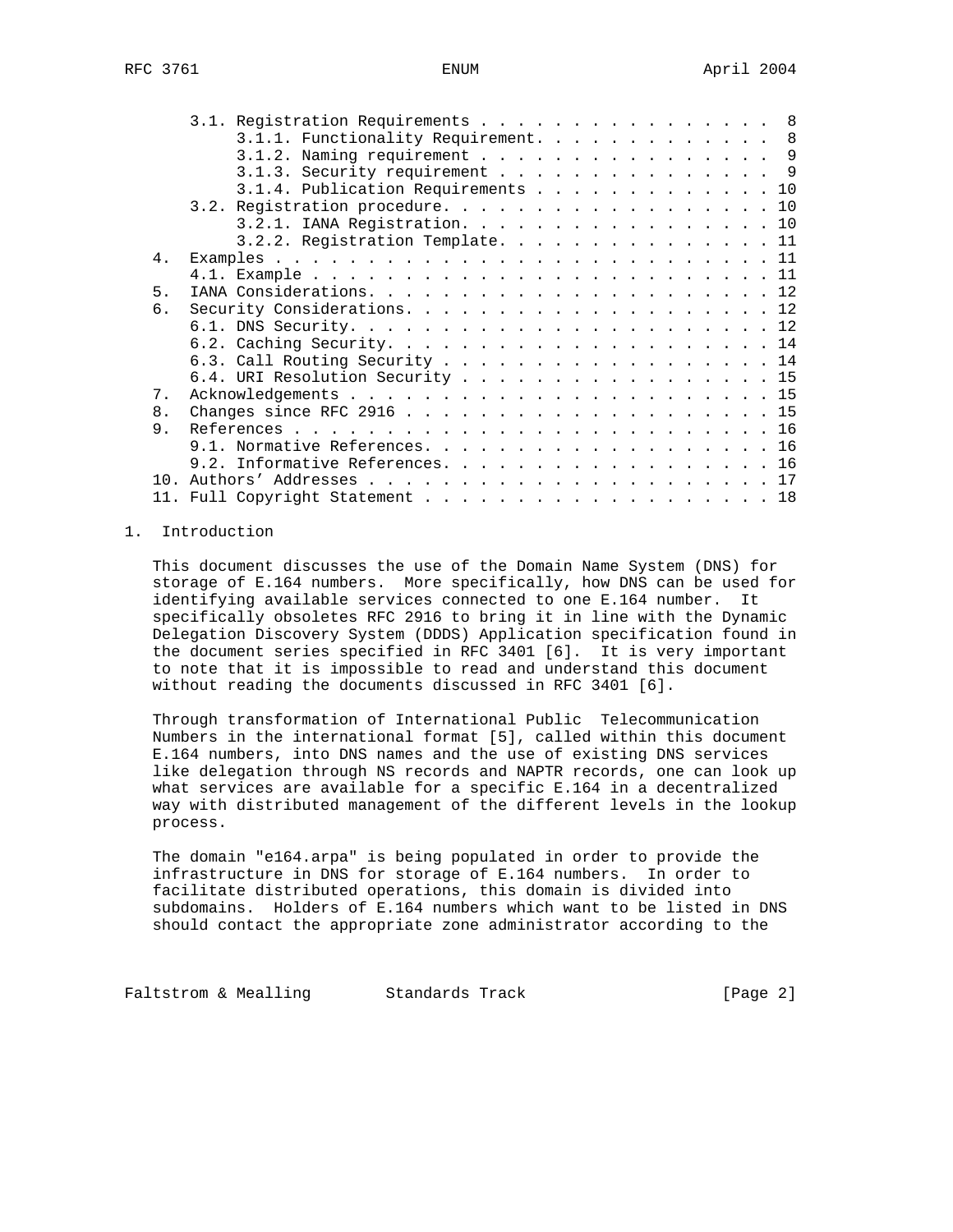policy which is attached to the zone. One should start looking for this information by examining the SOA resource record associated with the zone, just like in normal DNS operations.

 Of course, as with other domains, policies for such listings will be controlled on a subdomain basis and may differ in different parts of the world.

### 1.1. Terminology

 The key words "MUST", "MUST NOT", "REQUIRED", "SHALL", "SHALL NOT", "SHOULD", "SHOULD NOT", "RECOMMENDED", "MAY", and "OPTIONAL" in this document are to be interpreted as described in BCP 14, RFC 2119 [1].

 All other capitalized terms are taken from the vocabulary found in the DDDS algorithm specification found in RFC 3403 [2].

### 1.2. Use for these mechanisms for private dialing plans

 This document describes the operation of these mechanisms in the context of numbers allocated according to the ITU-T recommendation E.164. The same mechanisms might be used for private dialing plans. If these mechanisms are re-used, the suffix used for the private dialing plan MUST NOT be e164.arpa, to avoid conflict with this specification. Parties to the private dialing plan will need to know the suffix used by their private dialing plan for correct operation of these mechanisms. Further, the application unique string used SHOULD be the full number as specified, but without the leading '+', and such private use MUST NOT be called "ENUM".

## 1.3. Application of local policy

 The Order field in the NAPTR record specifies in what order the DNS records are to be interpreted. This is because DNS does not guarantee the order of records returned in the answer section of a DNS packet. In most ENUM cases this isn't an issue because the typical regular expression will be '!^.\*\$!' since the first query often results in a terminal Rule.

 But there are other cases (non-terminal Rules) where two different Rules both match the given Application Unique String. As each Rule is evaluated within the algorithm, one may match a more significant piece of the AUS than the other. For example, by using a non terminal NAPTR a given set of numbers is sent to some private dialing-plan-specific zone. Within that zone there are two Rules that state that if a match is for the entire exchange and the service is SIP related then the first, SIP-specific rule is used. But the other Rule matches a longer piece of the AUS, specifying that for

Faltstrom & Mealling Standards Track Track [Page 3]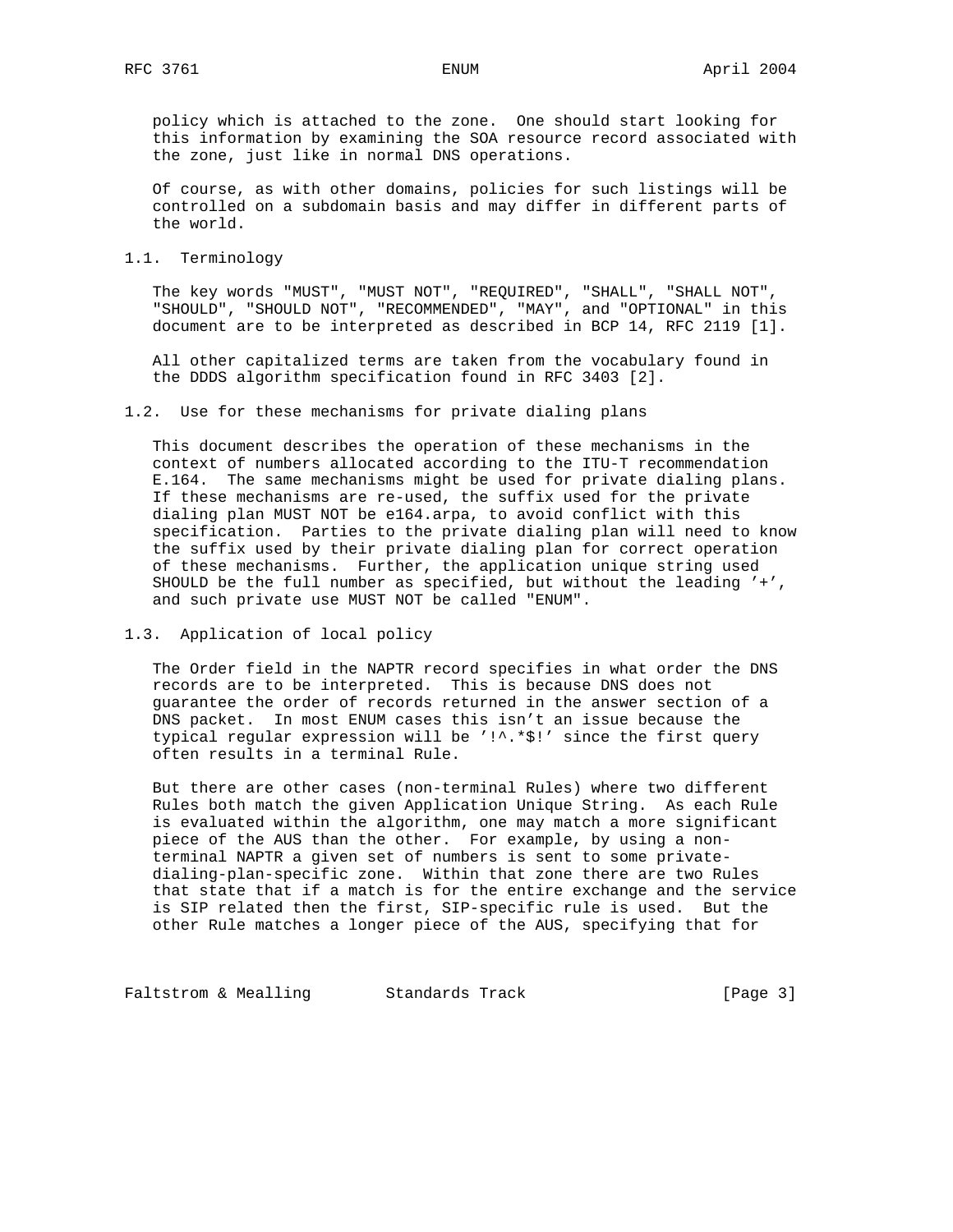some other service (instant messaging) that the Rule denotes a departmental level service. If the shorter matching Rule comes before the longer match, it can 'mask' the other rules. Thus, the order in which each Rule is tested against the AUS is an important corner case that many DDDS applications take advantage of.

 In the case where the zone authority wishes to state that two Rules have the same effect or are identical in usage, then the Order for those records is set to the same value. In that case, the Preference is used to specify a locally over-ridable suggestion by the zone authority that one Rule might simply be better than another for some reason.

 For ENUM this specifies where a client is allowed to apply local policy and where it is not. The Order field in the NAPTR is a request from the holder of the E.164 number that the records be handled in a specific way. The Preference field is merely a suggestion from that E.164 holder that one record might be better than another. A client implementing ENUM MUST adhere to the Order field but can simply take the Preference value "on advisement" as part of a client context specific selection method.

2. The ENUM Application Specifications

 This template defines the ENUM DDDS Application according to the rules and requirements found in [7]. The DDDS database used by this Application is found in [2] which is the document that defines the NAPTR DNS Resource Record type.

 ENUM is only applicable for E.164 numbers. ENUM compliant applications MUST only query DNS for what it believes is an E.164 number. Since there are numerous dialing plans which can change over time, it is probably impossible for a client application to have perfect knowledge about every valid and dialable E.164 number. Therefore a client application, doing everything within its power, can end up with what it thinks is a syntactically correct E.164 number which in reality is not actually valid or dialable. This implies that applications MAY send DNS queries when, for example, a user mistypes a number in a user interface. Because of this, there is the risk that collisions between E.164 numbers and non-E.164 numbers can occur. To mitigate this risk, the E2U portion of the service field MUST NOT be used for non-E.164 numbers.

Faltstrom & Mealling Standards Track [Page 4]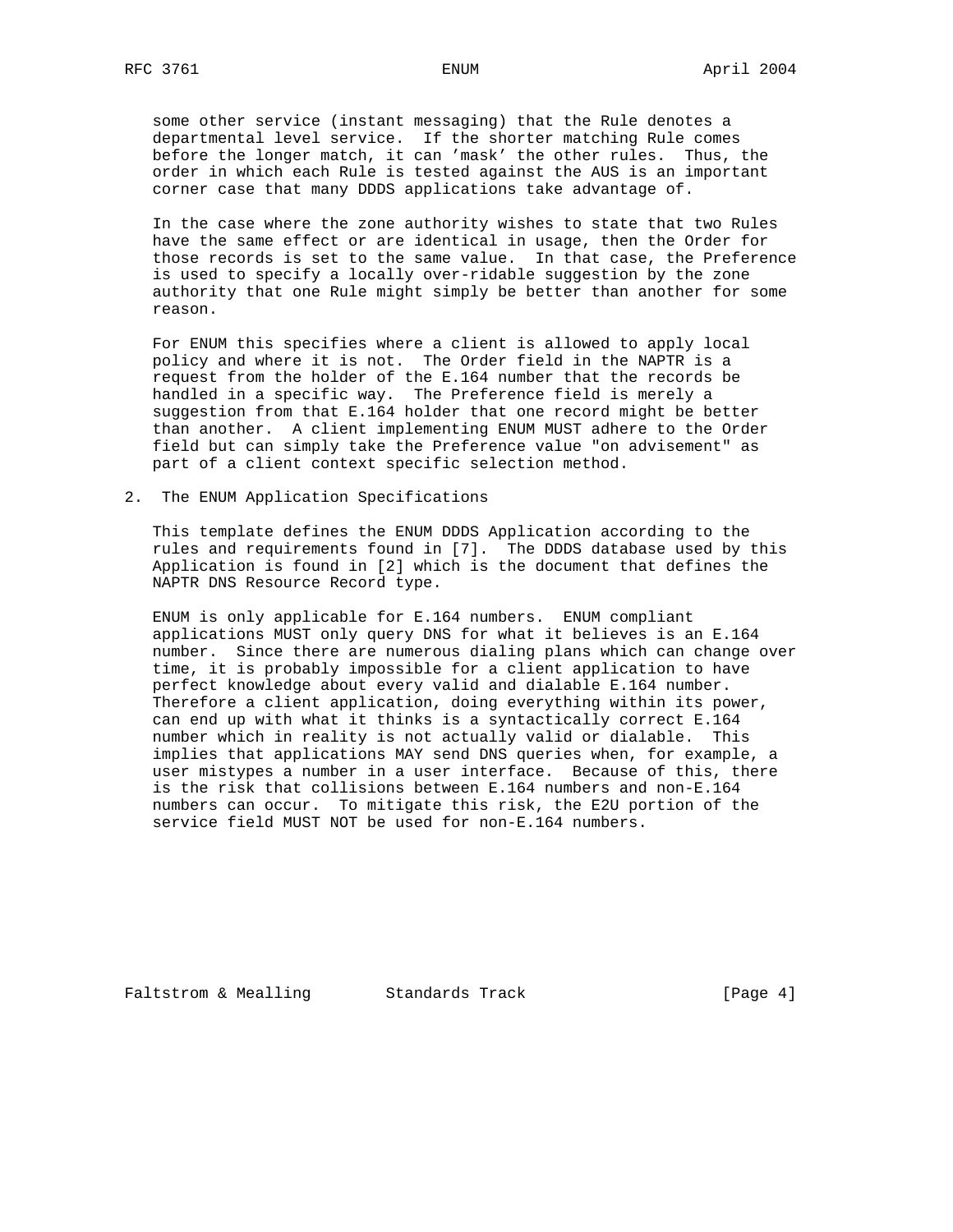## 2.1. Application Unique String

 The Application Unique String is a fully qualified E.164 number minus any non-digit characters except for the '+' character which appears at the beginning of the number. The "+" is kept to provide a well understood anchor for the AUS in order to distinguish it from other telephone numbers that are not part of the E.164 namespace.

 For example, the E.164 number could start out as "+44-116-496-0348". To ensure that no syntactic sugar is allowed into the AUS, all non digits except for "+" are removed, yielding "+441164960348".

### 2.2. First Well Known Rule

 The First Well Known Rule for this Application is the identity rule. The output of this rule is the same as the input. This is because the E.164 namespace and this Applications databases are organized in such a way that it is possible to go directly from the name to the smallest granularity of the namespace directly from the name itself.

 Take the previous example, the AUS is "+441164960348". Applying the First Well Known Rule produces the exact same string, "+441164960348".

### 2.3. Expected Output

 The output of the last DDDS loop is a Uniform Resource Identifier in its absolute form according to the 'absoluteURI' production in the Collected ABNF found in RFC2396 [4].

## 2.4. Valid Databases

 At present only one DDDS Database is specified for this Application. "Dynamic Delegation Discovery System (DDDS) Part Three: The DNS Database" (RFC 3403) [2] specifies a DDDS Database that uses the NAPTR DNS resource record to contain the rewrite rules. The Keys for this database are encoded as domain-names.

 The output of the First Well Known Rule for the ENUM Application is the E.164 number minus all non-digit characters except for the +. In order to convert this to a unique key in this Database the string is converted into a domain-name according to this algorithm:

 1. Remove all characters with the exception of the digits. For example, the First Well Known Rule produced the Key "+442079460148". This step would simply remove the leading "+", producing "442079460148".

Faltstrom & Mealling Standards Track [Page 5]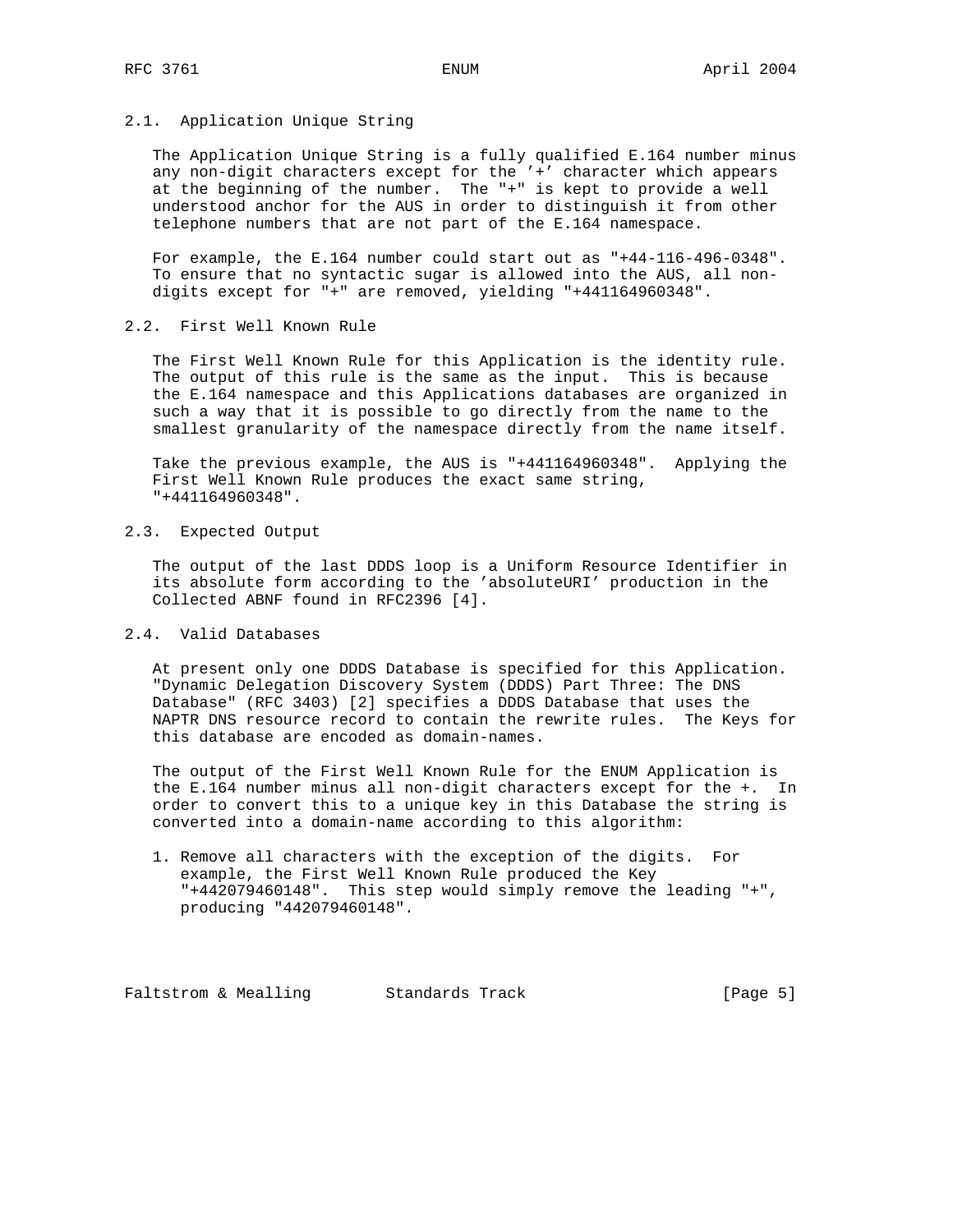- 2. Put dots (".") between each digit. Example: 4.4.2.0.7.9.4.6.0.1.4.8
- 3. Reverse the order of the digits. Example: 8.4.1.0.6.4.9.7.0.2.4.4
- 4. Append the string ".e164.arpa" to the end. Example: 8.4.1.0.6.4.9.7.0.2.4.4.e164.arpa

 This domain-name is used to request NAPTR records which may contain the end result or, if the flags field is blank, produces new keys in the form of domain-names from the DNS.

 Some nameserver implementations attempt to be intelligent about items that are inserted into the additional information section of a given DNS response. For example, BIND will attempt to determine if it is authoritative for a domain whenever it encodes one into a packet. If it is, then it will insert any A records it finds for that domain into the additional information section of the answer until the packet reaches the maximum length allowed. It is therefore potentially useful for a client to check for this additional information. It is also easy to contemplate an ENUM enhanced nameserver that understand the actual contents of the NAPTR records it is serving and inserts more appropriate information into the additional information section of the response. Thus, DNS servers MAY interpret Flag values and use that information to include appropriate resource records in the Additional Information portion of the DNS packet. Clients are encouraged to check for additional information but are not required to do so. See the Additional Information Processing section of RFC 3403 [2], Section 4.2 for more information on NAPTR records and the Additional Information section of a DNS response packet.

 The character set used to encode the substitution expression is UTF- 8. The allowed input characters are all those characters that are allowed anywhere in an E.164 number. The characters allowed to be in a Key are those that are currently defined for DNS domain-names.

# 2.4.1. Flags

 This Database contains a field that contains flags that signal when the DDDS algorithm has finished. At this time only one flag, "U", is defined. This means that this Rule is the last one and that the output of the Rule is a URI [4]. See RFC 3404 [3].

 If a client encounters a record with an unknown flag, it MUST ignore it and move to the next Rule. This test takes precedence over any ordering since flags can control the interpretation placed on fields.

Faltstrom & Mealling Standards Track Track [Page 6]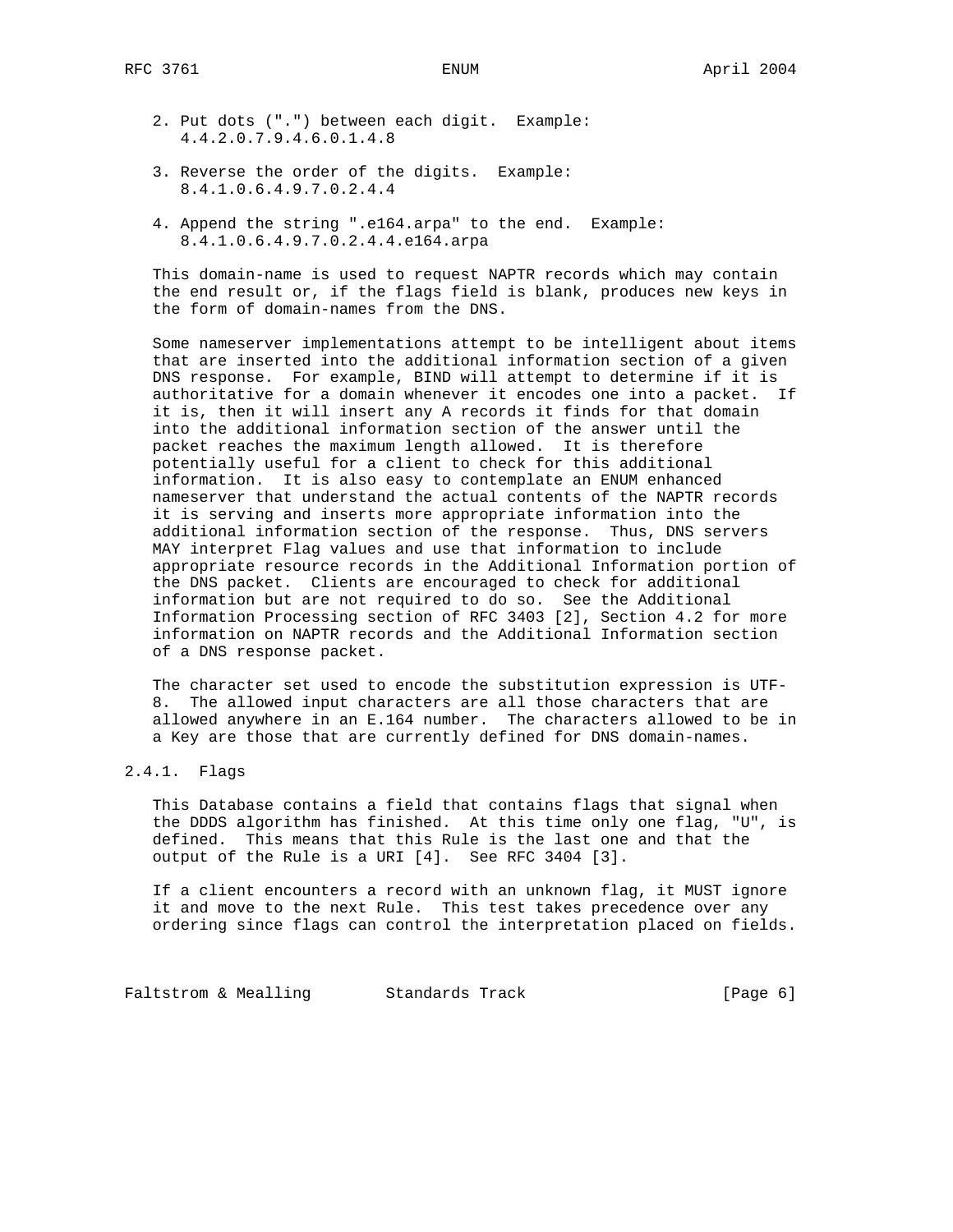A novel flag might change the interpretation of the regexp and/or replacement fields such that it is impossible to determine if a record matched a given target.

 If this flag is not present then this rule is non-terminal. If a Rule is non-terminal then clients MUST use the Key produced by this Rewrite Rule as the new Key in the DDDS loop (i.e., causing the client to query for new NAPTR records at the domain-name that is the result of this Rule).

## 2.4.2. Services Parameters

 Service Parameters for this Application take the following form and are found in the Service field of the NAPTR record.

|             | $s$ ervice-field = "E2U" $1*(s$ ervicespec) |
|-------------|---------------------------------------------|
| servicespec | = "+" enumservice                           |
| enumservice | = type $0*(subtypespec)$                    |
| subtypespec | = ":" subtype                               |
| type        | $= 1*32(ALPHA / DIGIT)$                     |
| subtype     | $= 1*32(ALPHA / DIGIT)$                     |

 In other words, a non-optional "E2U" (used to denote ENUM only Rewrite Rules in order to mitigate record collisions) followed by 1 or more or more Enumservices which indicate what class of functionality a given end point offers. Each Enumservice is indicated by an initial '+' character.

# 2.4.2.1. ENUM Services

 Enumservice specifications contain the functional specification (i.e., what it can be used for), the valid protocols, and the URI schemes that may be returned. Note that there is no implicit mapping between the textual string "type" or "subtype" in the grammar for the Enumservice and URI schemes or protocols. The mapping, if any, must be made explicit in the specification for the Enumservice itself. A registration of a specific Type also has to specify the Subtypes allowed.

 The only exception to the registration rule is for Types and Subtypes used for experimental purposes, and those are to start with the facet "X-". These elements are unregistered, experimental, and should be used only with the active agreement of the parties exchanging them.

The registration mechanism is specified in Section 3.

Faltstrom & Mealling Standards Track [Page 7]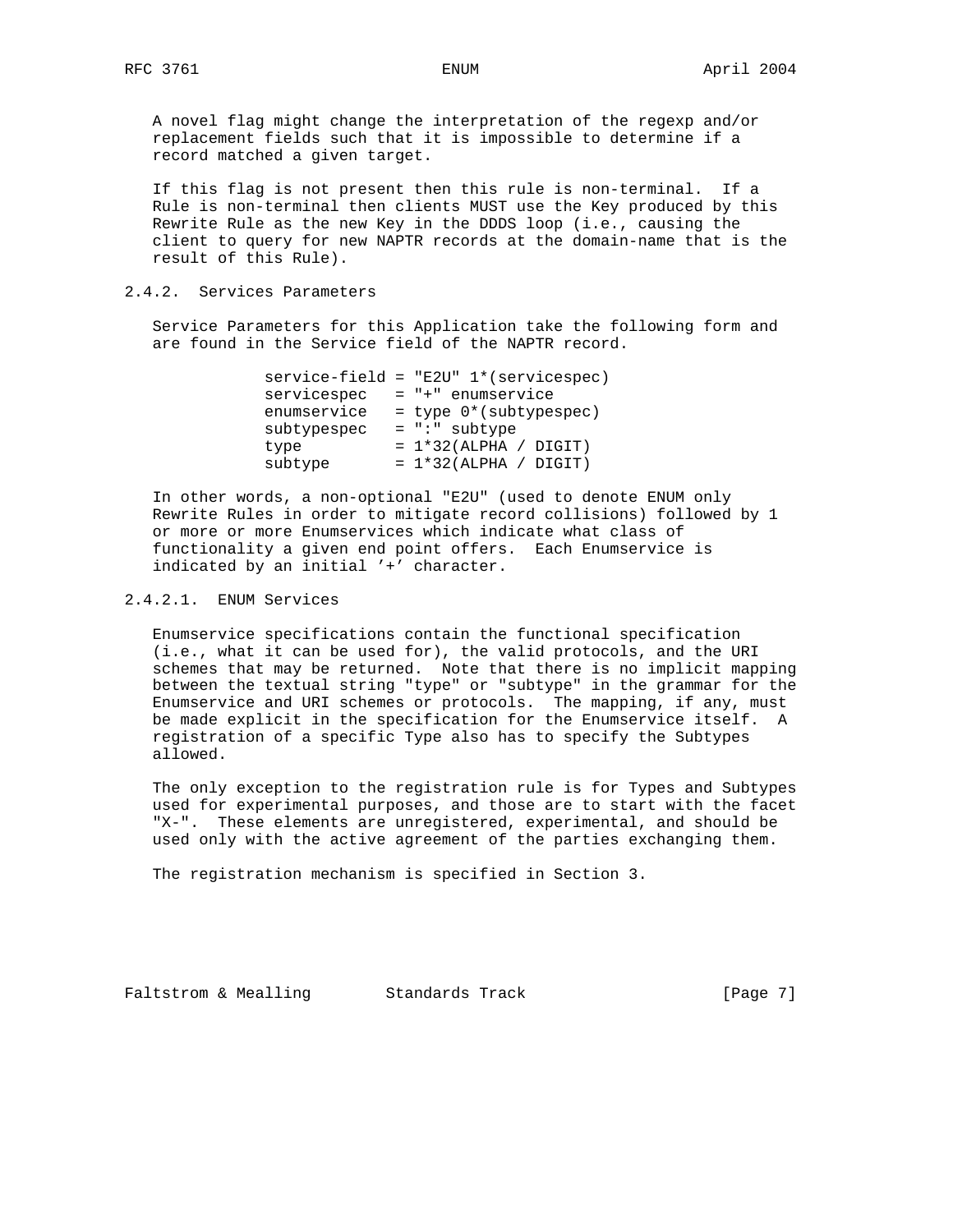2.5. What constitutes an 'Enum Resolver'?

 There has been some confusion over what exactly an ENUM Resolver returns and what relation that has to the 'Note 1' section in RFC 3402. On first reading it seems as though it might be possible for an ENUM Resolver to return two Rules.

 The ENUM algorithm always returns a single rule. Specific applications may have application-specific knowledge or facilities that allow them to present multiple results or speed selection, but these should never change the operation of the algorithm.

3. Registration mechanism for Enumservices

 As specified in the ABNF found in Section 2.4.2, an 'enumservice' is made up of 'types' and 'subtypes'. For any given 'type', the allowable 'subtypes' must be specified in the registration. There is currently no concept of a registered 'subtype' outside the scope of a given 'type'. Thus the registration process uses the 'type' as its main key within the IANA Registry. While the combination of each type and all of its subtypes constitutes the allowed values for the 'enumservice' field, it is not sufficient to simply document those values. A complete registration will also include the allowed URI schemes, a functional specification, security considerations, intended usage, and any other information needed to allow for interoperability within ENUM. In order to be a registered ENUM Service, the entire specification, including the template, requires approval by the IESG and publication of the Enumservice registration specification as an RFC.

3.1. Registration Requirements

 Service registration proposals are all expected to conform to various requirements laid out in the following sections.

3.1.1. Functionality Requirement

 A registered Enumservice must be able to function as a selection mechanism when choosing one NAPTR resource record from another. That means that the registration MUST specify what is expected when using that very NAPTR record, and the URI which is the outcome of the use of it.

 Specifically, a registered Enumservice MUST specify the URI scheme(s) that may be used for the Enumservice, and, when needed, other information which will have to be transferred into the URI resolution process itself (LDAP Distinguished Names, transferring of the AUS into the resulting URI, etc).

Faltstrom & Mealling Standards Track [Page 8]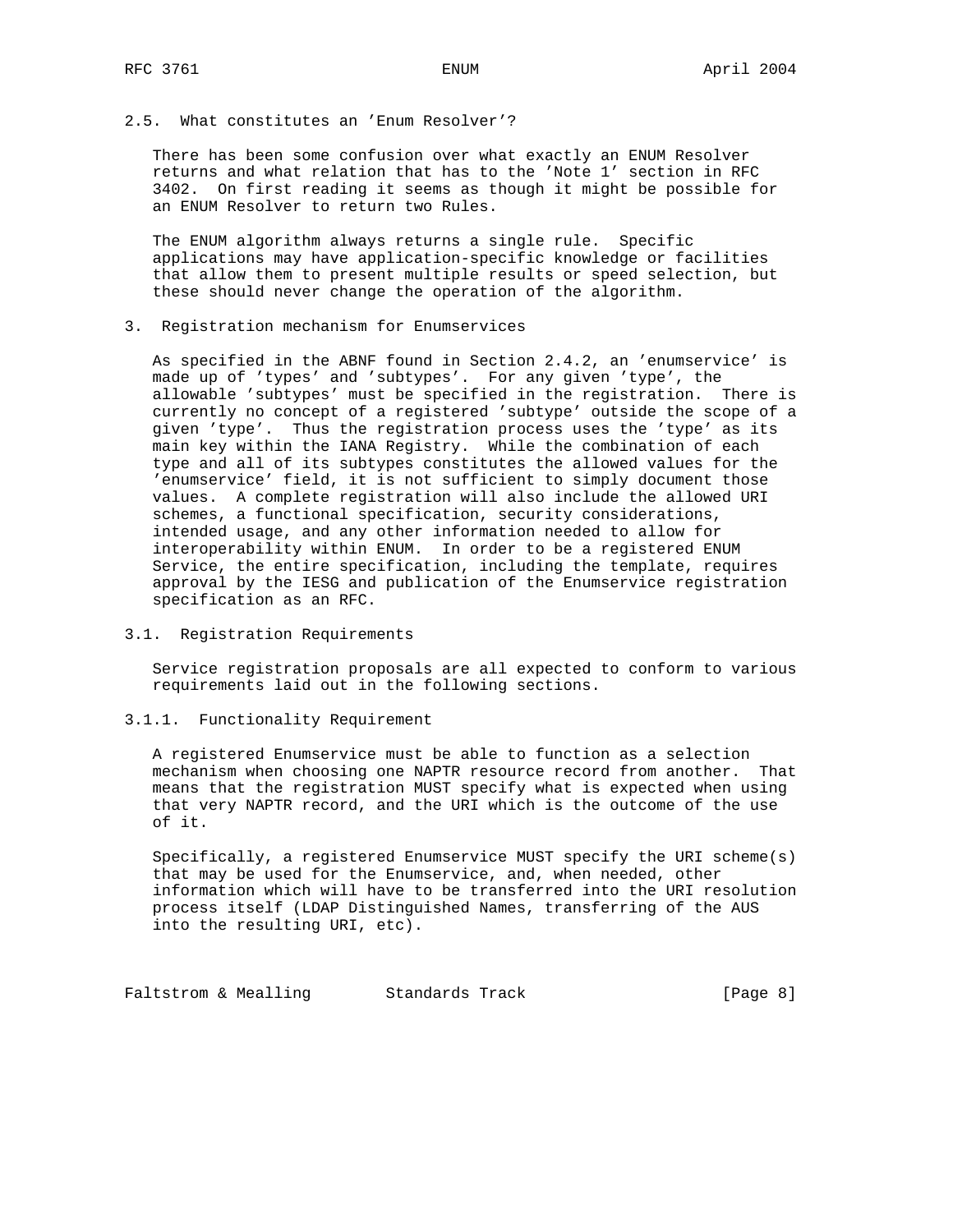### 3.1.2. Naming requirement

 An Enumservice MUST be unique in order to be useful as a selection criteria. Since an Enumservice is made up of a type and a type dependent subtype, it is sufficient to require that the 'type' itself be unique. The 'type' MUST be unique, conform to the ABNF specified in Section 2.4.2, and MUST NOT start with the facet "X-" which is reserved for experimental, private use.

 The subtype, being dependent on the type, MUST be unique within a given 'type'. It must conform to the ABNF specified in Section 2.4.2, and MUST NOT start with the facet "X-" which is reserved for experimental, private use. The subtype for one type MAY be the same as a subtype for a different registered type but it is not sufficient to simply reference another type's subtype. The function of each subtype must be specified in the context of the type being registered.

#### 3.1.3. Security requirement

 An analysis of security issues is required for all registered Enumservices. (This is in accordance with the basic requirements for all IETF protocols.)

 All descriptions of security issues must be as accurate as possible regardless of registration tree. In particular, a statement that there are "no security issues associated with this Enumservice" must not be confused with "the security issues associated with this Enumservice have not been assessed".

 There is no requirement that an Enumservice must be secure or completely free from risks. Nevertheless, all known security risks must be identified in the registration of an Enumservice.

 The security considerations section of all registrations is subject to continuing evaluation and modification.

 Some of the issues that should be looked at in a security analysis of an Enumservice are:

 1. Complex Enumservices may include provisions for directives that institute actions on a user's resources. In many cases provision can be made to specify arbitrary actions in an unrestricted fashion which may then have devastating results. Especially if there is a risk for a new ENUM lookup, and because of that an infinite loop in the overall resolution process of the E.164.

Faltstrom & Mealling Standards Track [Page 9]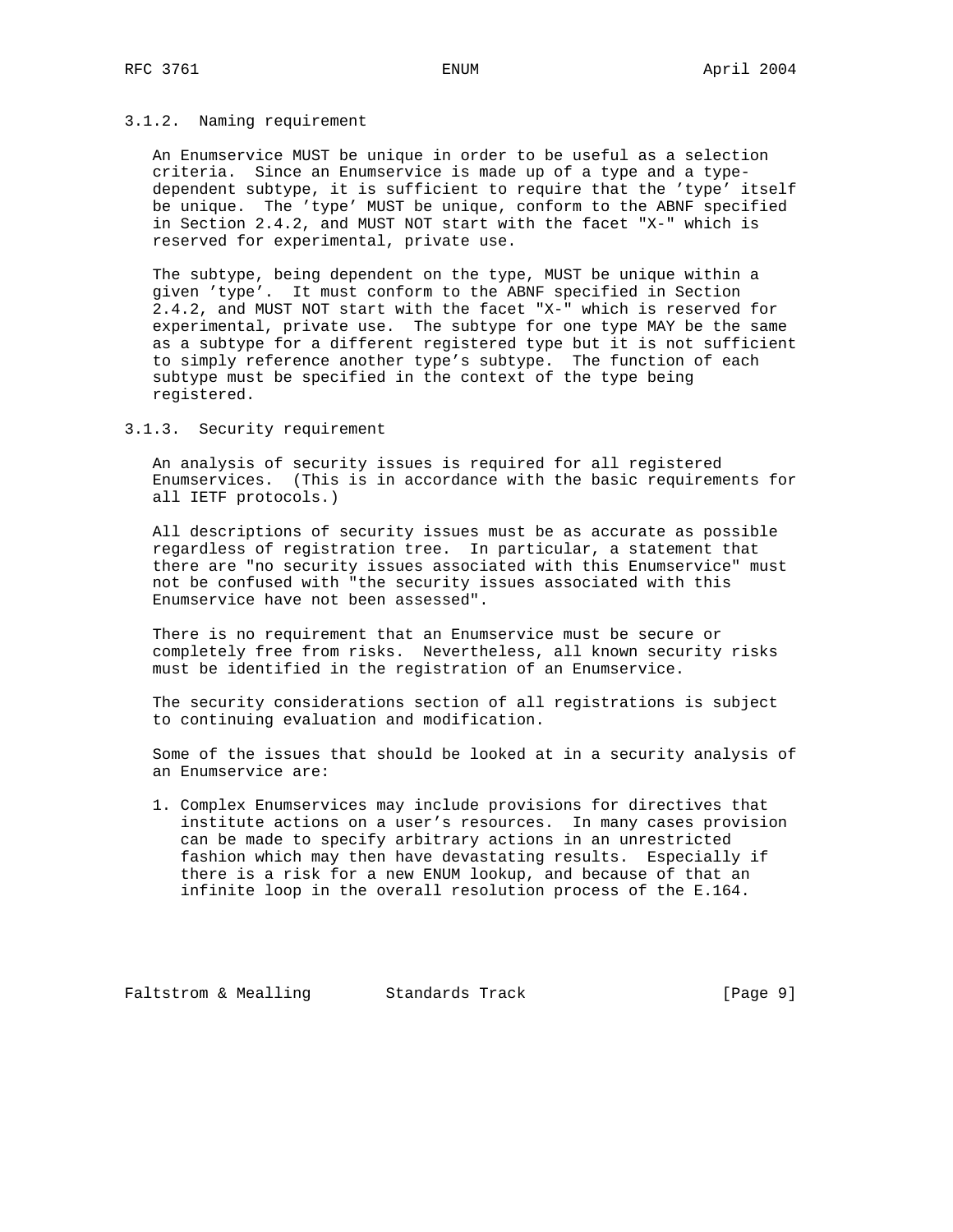- 2. Complex Enumservices may include provisions for directives that institute actions which, while not directly harmful, may result in disclosure of information that either facilitates a subsequent attack or else violates the users privacy in some way.
- 3. An Enumservice might be targeted for applications that require some sort of security assurance but do not provide the necessary security mechanisms themselves. For example, an Enumservice could be defined for storage of confidential security services information such as alarm systems or message service passcodes, which in turn require an external confidentiality service.
- 3.1.4. Publication Requirements

 Proposals for Enumservices registrations MUST be published as one of the following documents; RFC on the Standards Track, Experimental RFC, or as a BCP.

 IANA will retain copies of all Enumservice registration proposals and "publish" them as part of the Enumservice Registration tree itself.

- 3.2. Registration procedure
- 3.2.1. IANA Registration

 Provided that the Enumservice has obtained the necessary approval, and the RFC is published, IANA will register the Enumservice and make the Enumservice registration available to the community in addition to the RFC publication itself.

3.2.1.1. Location of Enumservice Registrations

 Enumservice registrations will be published in the IANA repository and made available via anonymous FTP at the following URI: "ftp://ftp.iana.org/assignments/enum-services/".

3.2.1.2. Change Control

 Change control of Enumservices stay with the IETF via the RFC publication process. Especially, Enumservice registrations may not be deleted; Enumservices which are no longer believed appropriate for use can be declared OBSOLETE by publication of a new RFC and a change to their "intended use" field; such Enumservice will be clearly marked in the lists published by IANA.

Faltstrom & Mealling Standards Track [Page 10]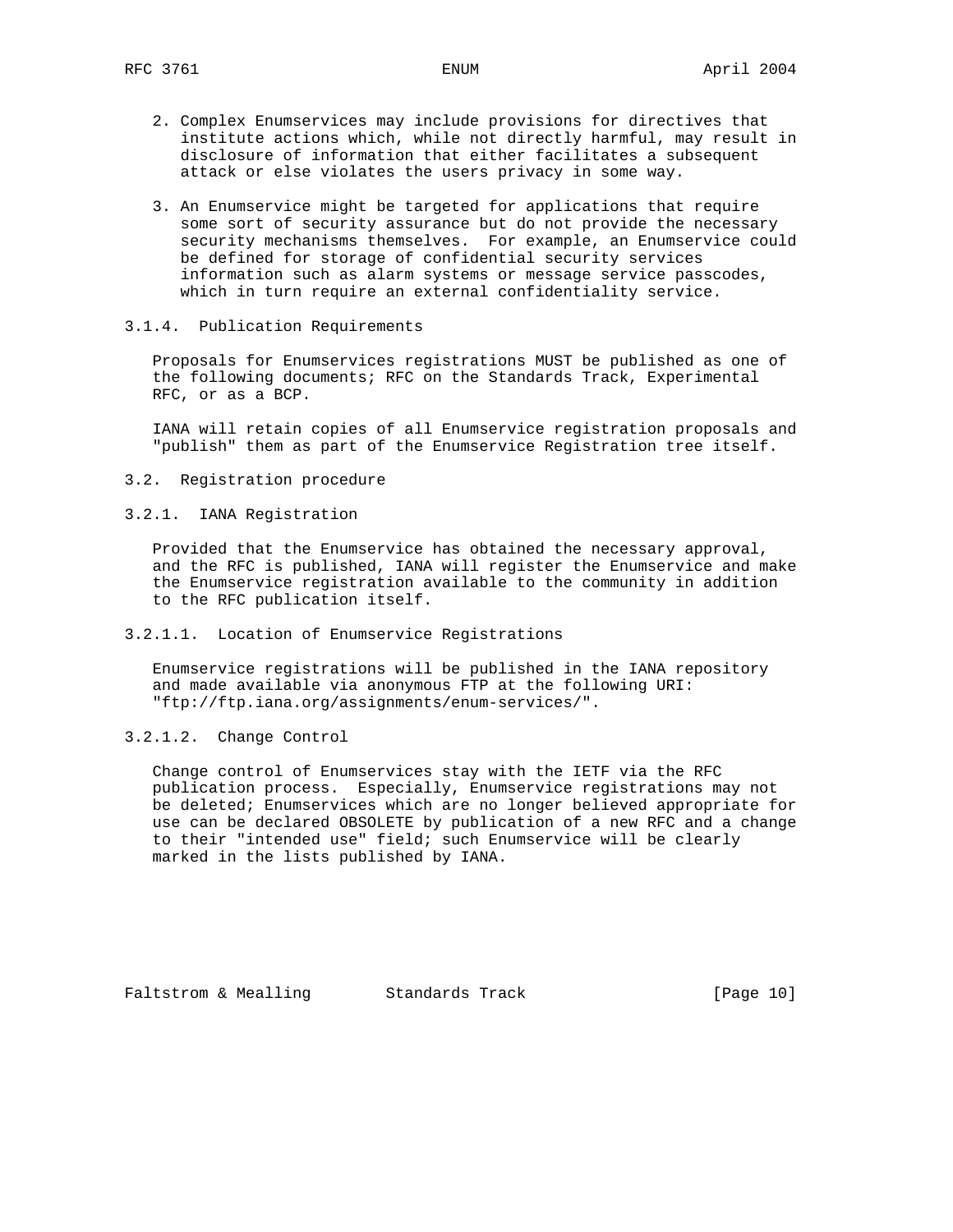3.2.2. Registration Template

Enumservice Type:

Enumservice Subtype(s):

URI Scheme(s):

Functional Specification:

Security considerations:

Intended usage: (One of COMMON, LIMITED USE or OBSOLETE)

Author:

Any other information that the author deems interesting:

 Note: In the case where a particular field has no value, that field is left completely blank, especially in the case where a given type has no subtypes.

4. Examples

 The examples below use theoretical services that contain Enumservices which might not make sense, but that are still used for educational purposes. For example, the protocol used is in some cases exactly the same string as the URI scheme. That was the specification in RFC 2916, but this 'default' specification of an Enumservice is no longer allowed. All Enumservices need to be registered explicitly by the procedure specified in section Section 3.

### 4.1. Example

 \$ORIGIN 3.8.0.0.6.9.2.3.6.1.4.4.e164.arpa. NAPTR 10 100 "u" "E2U+sip" "!^.\*\$!sip:info@example.com!" . NAPTR 10 101 "u" "E2U+h323" "!^.\*\$!h323:info@example.com!" . NAPTR 10 102 "u" "E2U+msg" "!^.\*\$!mailto:info@example.com!" .

 This describes that the domain 3.8.0.0.6.9.2.3.6.1.4.4.e164.arpa. is preferably contacted by SIP, secondly via H.323 for voice, and thirdly by SMTP for messaging. Note that the tokens "sip", "h323", and "msg" are Types registered with IANA, and they have no implicit connection with the protocols or URI schemes with the same names.

Faltstrom & Mealling Standards Track [Page 11]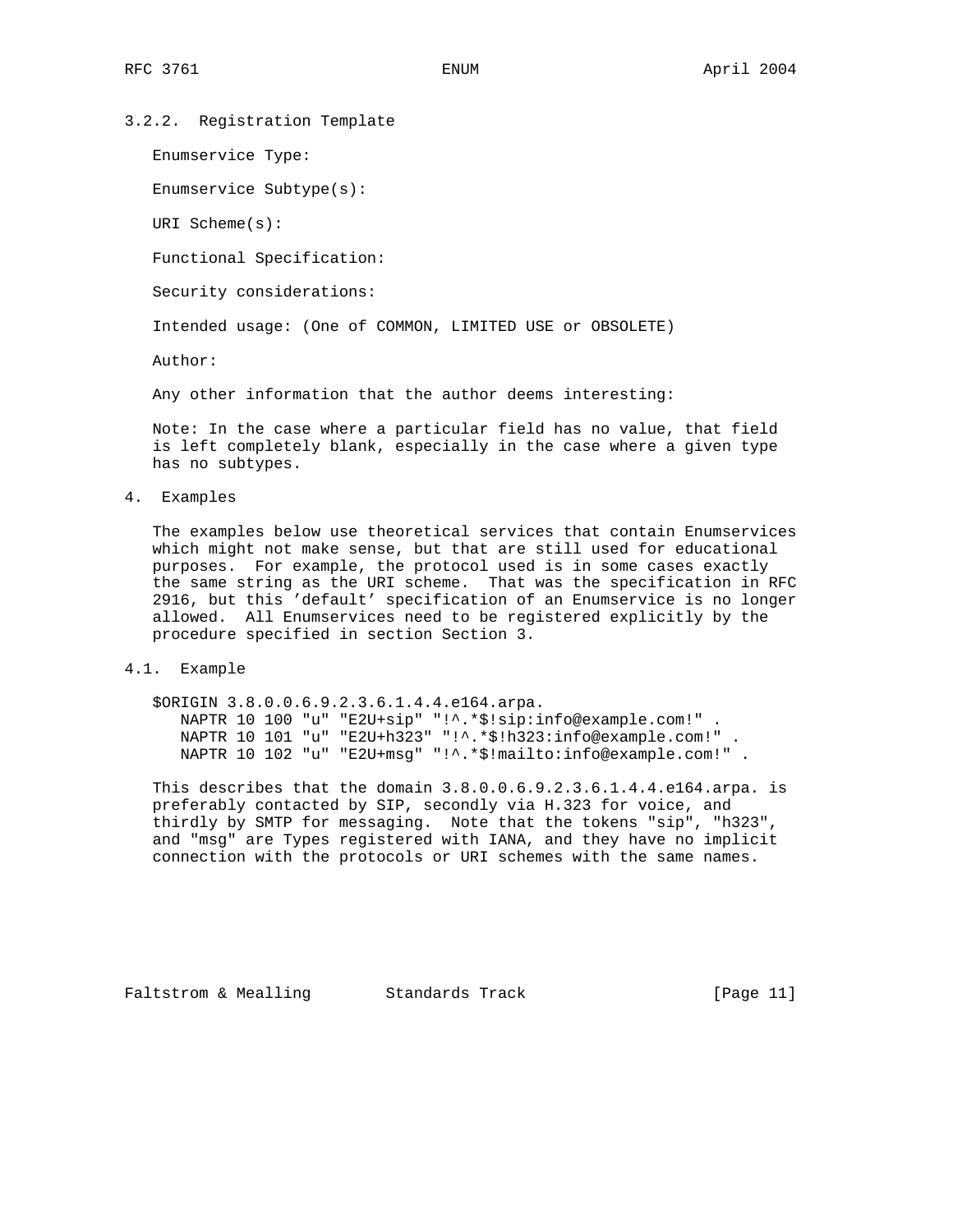In all cases, the next step in the resolution process is to use the resolution mechanism for each of the protocols, (specified by the URI schemes sip, h323 and mailto) to know what node to contact for each.

5. IANA Considerations

 RFC 2916 (which this document replaces) requested IANA to delegate the E164.ARPA domain following instructions to be provided by the IAB. The domain was delegated according to those instructions. Names within this zone are to be delegated to parties according to the ITU-T Recommendation E.164. The names allocated should be hierarchic in accordance with ITU-T Recommendation E.164, and the codes should be assigned in accordance with that Recommendation.

 IAB is to coordinate with ITU-T TSB if the technical contact for the domain e164.arpa is to change, as ITU-T TSB has an operational working relationship with this technical contact which needs to be reestablished.

 Delegations in the zone e164.arpa (not delegations in delegated domains of e164.arpa) should be done after Expert Review, and the IESG will appoint a designated expert.

 IANA has created a registry for Enumservices as specified in Section 3. Whenever a new Enumservice is registered by the RFC process in the IETF, IANA is at the time of publication of the RFC to register the Enumservice and add a pointer to the RFC itself.

6. Security Considerations

## 6.1. DNS Security

 As ENUM uses DNS, which in its current form is an insecure protocol, there is no mechanism for ensuring that the data one gets back is authentic. As ENUM is deployed on the global Internet, it is expected to be a popular target for various kind of attacks, and attacking the underlying DNS infrastructure is one way of attacking the ENUM service itself.

 There are multiple types of attacks that can happen against DNS that ENUM implementations should be aware of. The following threats are taken from Threat Analysis Of The Domain Name System [10]:

Packet Interception

 Some of the simplest threats against DNS are various forms of packet interception: monkey-in-the-middle attacks, eavesdropping on requests combined with spoofed responses that beat the real response back to the resolver, and so forth. In any of these

Faltstrom & Mealling Standards Track [Page 12]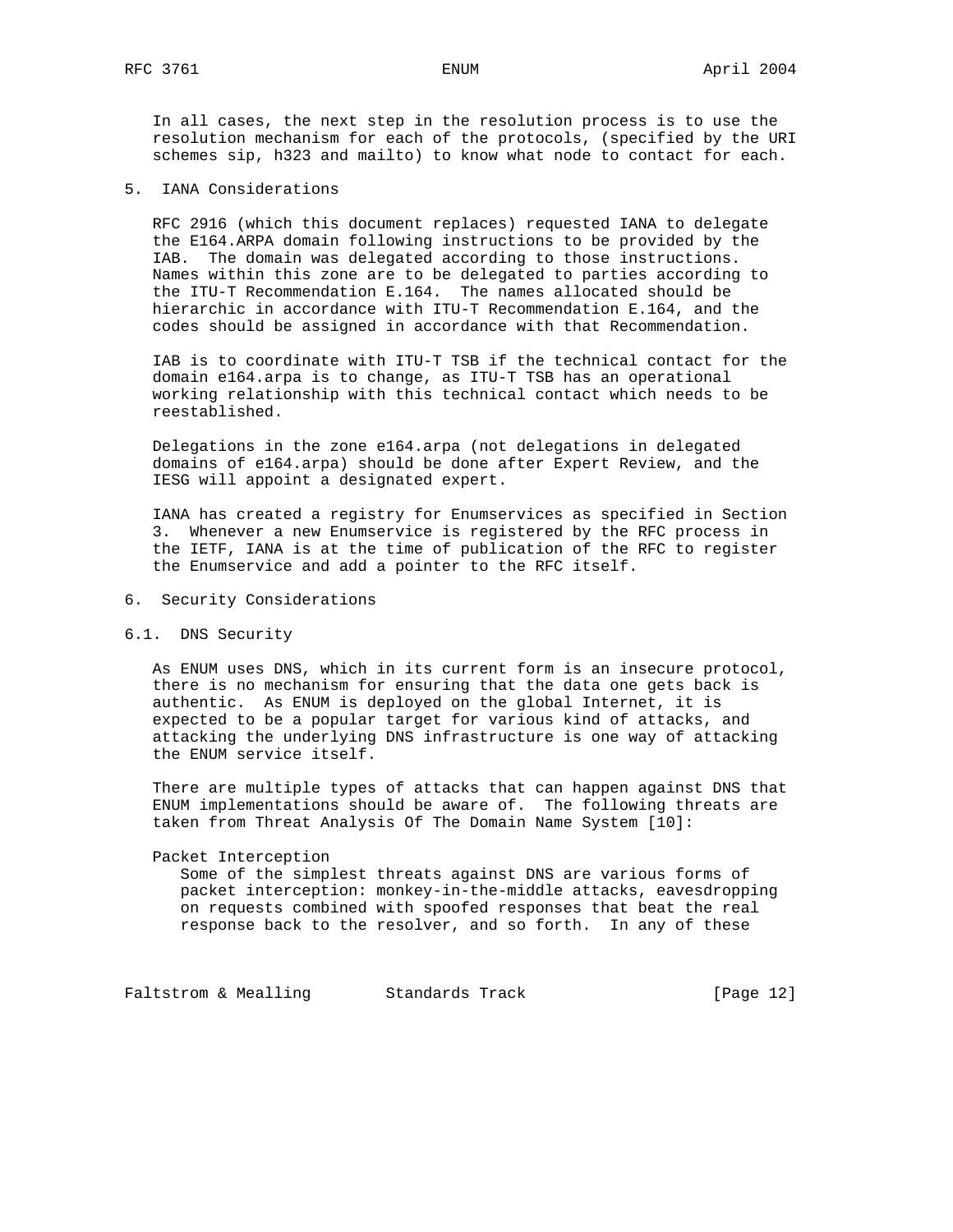scenarios, the attacker can simply tell either party (usually the resolver) whatever it wants that party to believe. While packet interception attacks are far from unique to DNS, DNS's usual behavior of sending an entire query or response in a single unsigned, unencrypted UDP packet makes these attacks particularly easy for any bad guy with the ability to intercept packets on a shared or transit network.

ID Guessing and Query Prediction

 Since the ID field in the DNS header is only a 16-bit field and the server UDP port associated with DNS is a well-known value, there are only 2\*\*32 possible combinations of ID and client UDP port for a given client and server. Thus it is possible for a reasonable brute force attack to allow an attacker to masquerade as a trusted server. In most respects, this attack is similar to a packet interception attack except that it does not require the attacker to be on a transit or shared network.

Name-based Attacks

 Name-based attacks use the actual DNS caching behavior as a tool to insert bad data into a victim's cache, thus potentially subverting subsequent decisions based on DNS names. Most examples occur with CNAME, NS and DNAME Resource Records as they redirect a victim's query to another location. The common thread in all of these attacks is that response messages allow the attacker to introduce arbitrary DNS names of the attacker's choosing and provide further information that the attacker claims is associated with those names; unless the victim has better knowledge of the data associated with those names, the victim is going to have a hard time defending against this class of attacks.

Betrayal By A Trusted Server

 Another variation on the packet interception attack is the trusted server that turns out not to be so trustworthy, whether by accident or by intent. Many client machines are only configured with stub resolvers, and use trusted servers to perform all of their DNS queries on their behalf. In many cases the trusted server is furnished by the user's ISP and advertised to the client via DHCP or PPP options. Besides accidental betrayal of this trust relationship (via server bugs, successful server break-ins, etc), the server itself may be configured to give back answers that are not what the user would expect (whether in an honest attempt to help the user or to further some other goal such as furthering a business partnership between the ISP and some third party).

Faltstrom & Mealling Standards Track [Page 13]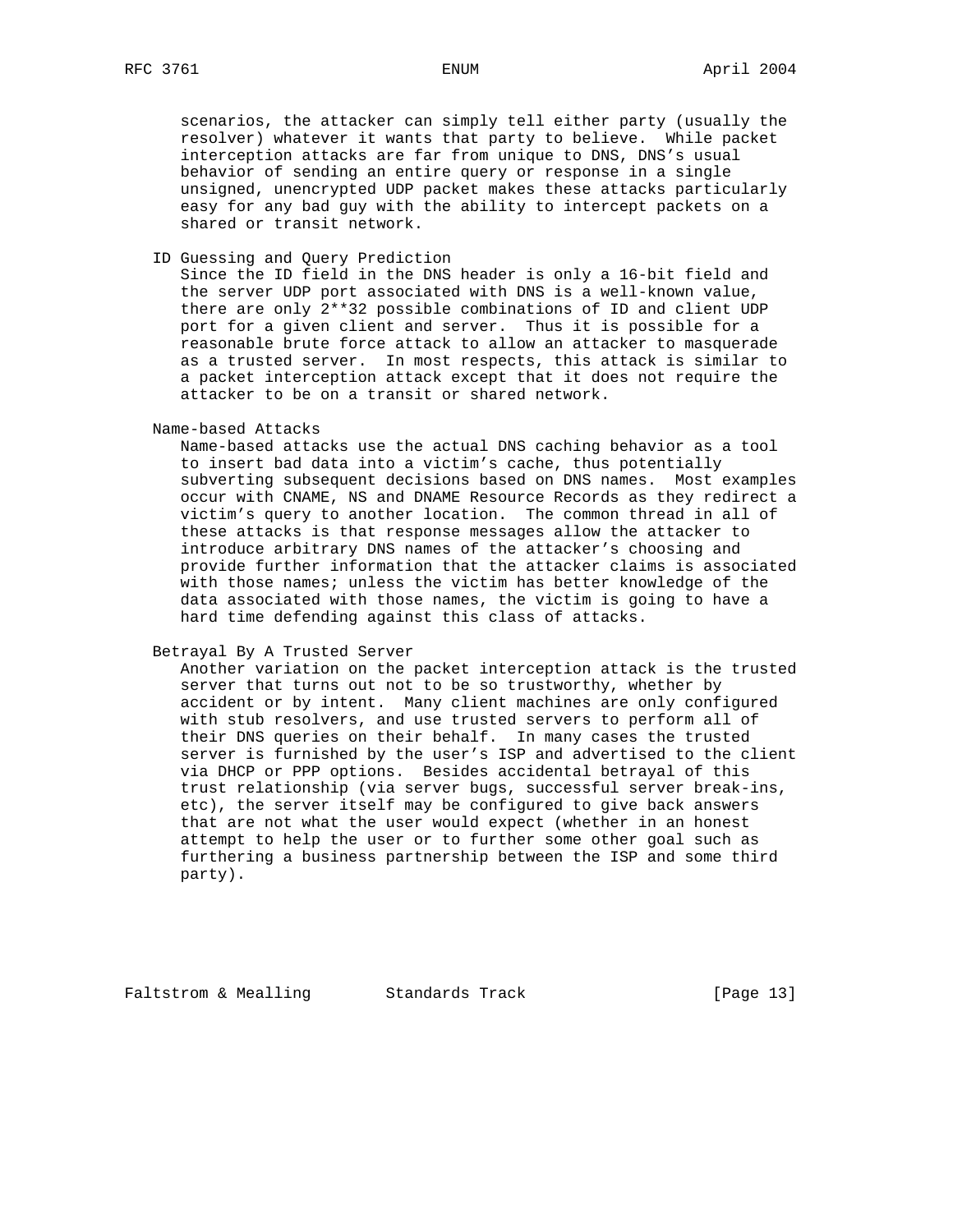Denial of Service

 As with any network service (or, indeed, almost any service of any kind in any domain of discourse), DNS is vulnerable to denial of service attacks. DNS servers are also at risk of being used as denial of service amplifiers, since DNS response packets tend to be significantly longer than DNS query packets.

### Authenticated Denial of Domain Names

 The existence of RR types whose absence causes an action other than immediate failure (such as missing MX and SRV RRs, which fail over to A RRs) constitutes a real threat. In the specific case of ENUM, even the immediate failure of a missing RR can be considered a problem as a method for changing call routing policy.

 Because of these threats, a deployed ENUM service SHOULD include mechanisms which ameliorate these threats. Most of these threats can be solved by verifying the authenticity of the data via mechanisms such as DNSSEC [8] once it is deployed. Others, such and Denial Of Service attacks, cannot be solved by data authentication. It is important to remember that these threats include not only the NAPTR lookups themselves, but also the various records needed for the services to be useful (for example NS, MX, SRV and A records).

 Even if DNSSEC is deployed, a service that uses ENUM for address translation should not blindly trust that the peer is the intended party as all kind of attacks against DNS can not be protected against with DNSSEC. A service should always authenticate the peers as part of the setup process for the service itself and never blindly trust any kind of addressing mechanism.

 Finally, as an ENUM service will be implementing some type of security mechanism, software which implements ENUM MUST be prepared to receive DNSSEC and other standardized DNS security responses, including large responses, EDNS0 signaling, unknown RRs, etc.

## 6.2. Caching Security

 The caching in DNS can make the propagation time for a change take the same amount of time as the time to live for the NAPTR records in the zone that is changed. The use of this in an environment where IP-addresses are for hire (for example, when using DHCP [9]) must therefore be done very carefully.

#### 6.3. Call Routing Security

 There are a number of countries (and other numbering environments) in which there are multiple providers of call routing and number/name translation services. In these areas, any system that permits users,

Faltstrom & Mealling Standards Track [Page 14]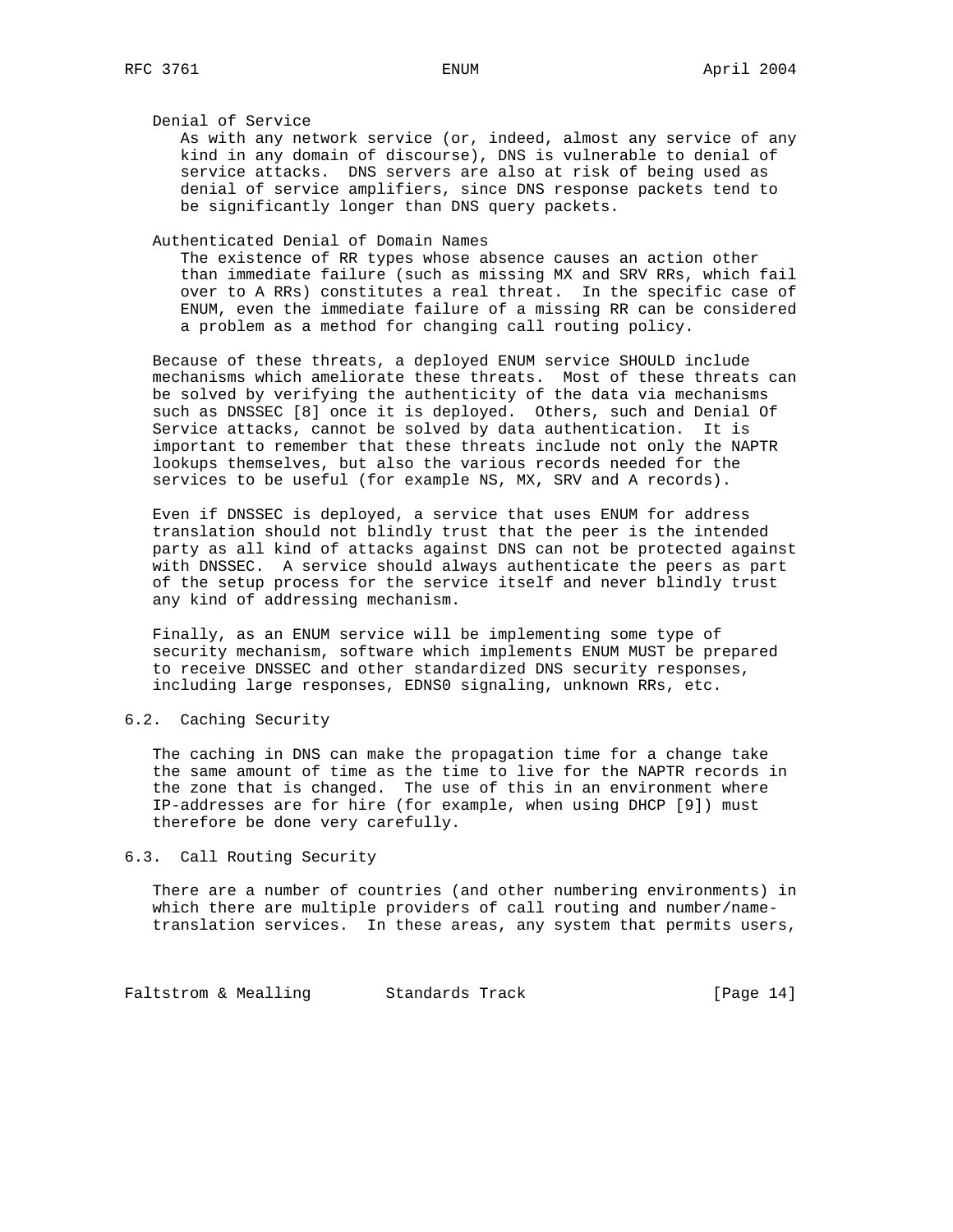or putative agents for users, to change routing or supplier information may provide incentives for changes that are actually unauthorized (and, in some cases, for denial of legitimate change requests). Such environments should be designed with adequate mechanisms for identification and authentication of those requesting changes and for authorization of those changes.

6.4. URI Resolution Security

 A large amount of Security Issues have to do with the resolution process itself, and use of the URIs produced by the DDDS mechanism. Those have to be specified in the registration of the Enumservice used, as specified in Section 3.1.3.

7. Acknowledgements

 Support and ideas leading to RFC 2916 have come from people at Ericsson, Bjorn Larsson and the group which implemented this scheme in their lab to see that it worked. Input has also arrived from ITU-T SG2, Working Party 1/2 (Numbering, Routing, Global Mobility and Enumservice Definition), the ENUM working group in the IETF, John Klensin and Leif Sunnegardh.

 This update of RFC 2916 is created with specific input from: Randy Bush, David Conrad, Richard Hill, Jon Peterson, Jim Reid, Joakim Stralmark, Robert Walter and James Yu.

8. Changes since RFC 2916

 Part from clarifications in the text in this document, the major changes are two:

 The document uses an explicit DDDS algorithm, and not only NAPTR resource records in an "ad-hoc" mode. In reality this doesn't imply any changes in deployed base of applications, as the algorithm used for ENUM resolution is exactly the same.

 The format of the service field has changed. The old format was of the form "example+E2U", while the new format is "E2U+example". Reason for this change have to with the added subtypes in the enumservice, the ability to support more than one enumservice per NAPTR RR, and a general agreement in the IETF that the main selector between different NAPTR with the same owner (E2U in this case) should be first.

Faltstrom & Mealling Standards Track [Page 15]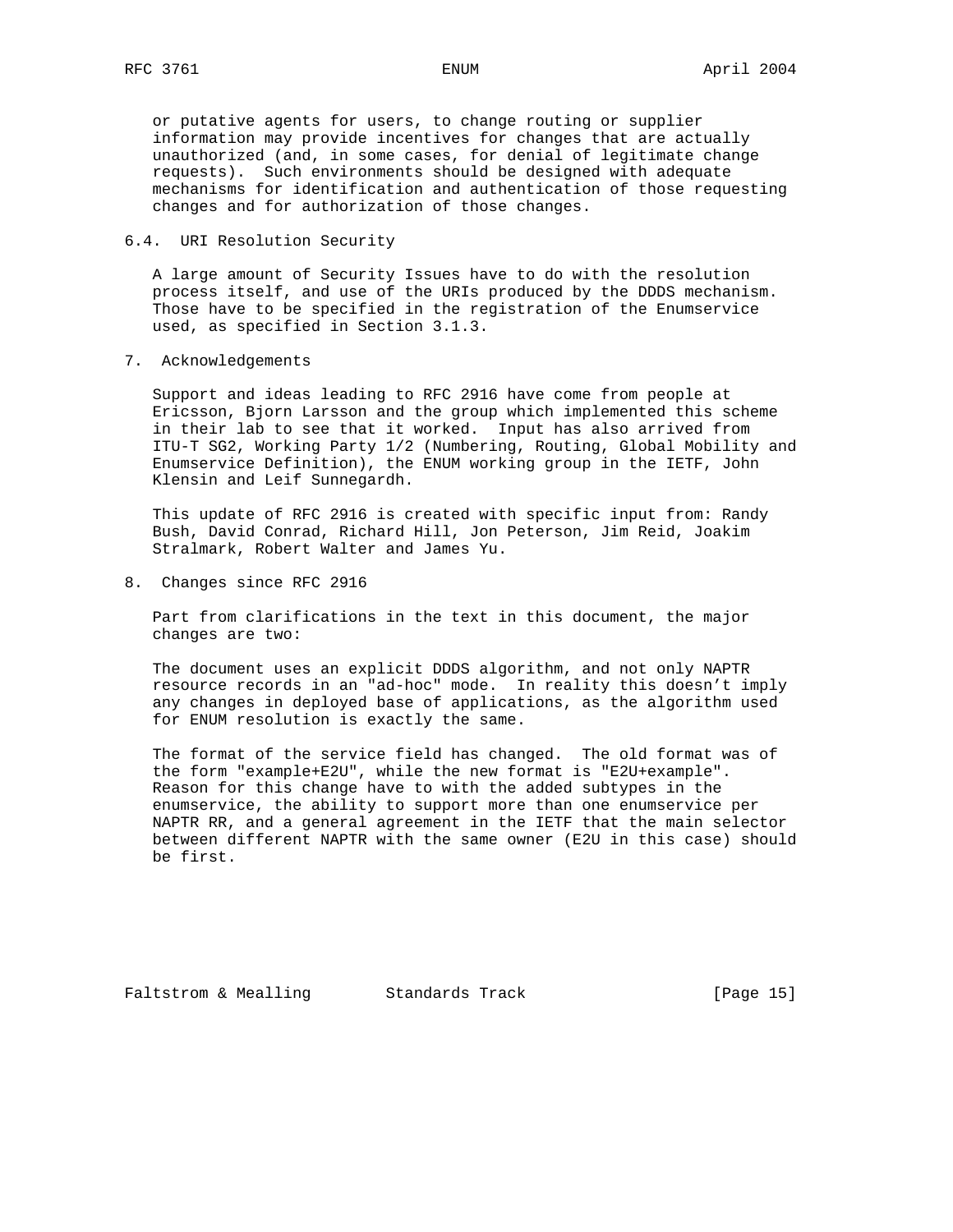# 9. References

- 9.1. Normative References
	- [1] Bradner, S., "Key words for use in RFCs to Indicate Requirement Levels", BCP 14, RFC 2119, March 1997.
	- [2] Mealling, M., "Dynamic Delegation Discovery System (DDDS) Part Three: The Domain Name System (DNS) Database", RFC 3403, October 2002.
	- [3] Mealling, M., "Dynamic Delegation Discovery System (DDDS) Part Four: The Uniform Resource Identifiers (URI) Resolution Application", RFC 3404, October 2002.
	- [4] Berners-Lee, T., Fielding, R. and L. Masinter, "Uniform Resource Identifiers (URI): Generic Syntax", RFC 2396, August 1998.
	- [5] ITU-T, "The International Public Telecommunication Number Plan", Recommendation E.164, May 1997.
	- [6] Mealling, M., "Dynamic Delegation Discovery System (DDDS) Part One: The Comprehensive DDDS", RFC 3401, October 2002.
	- [7] Mealling, M., "Dynamic Delegation Discovery System (DDDS) Part Two: The Algorithm", RFC 3402, October 2002.
- 9.2. Informative References
	- [8] Eastlake, D., "Domain Name System Security Extensions", RFC 2535, March 1999.
	- [9] Droms, R., "Dynamic Host Configuration Protocol", RFC 2131, March 1997.
	- [10] Atkins, D. and R. Austein, "Threat Analysis Of The Domain Name System", Work in Progress, April 2004.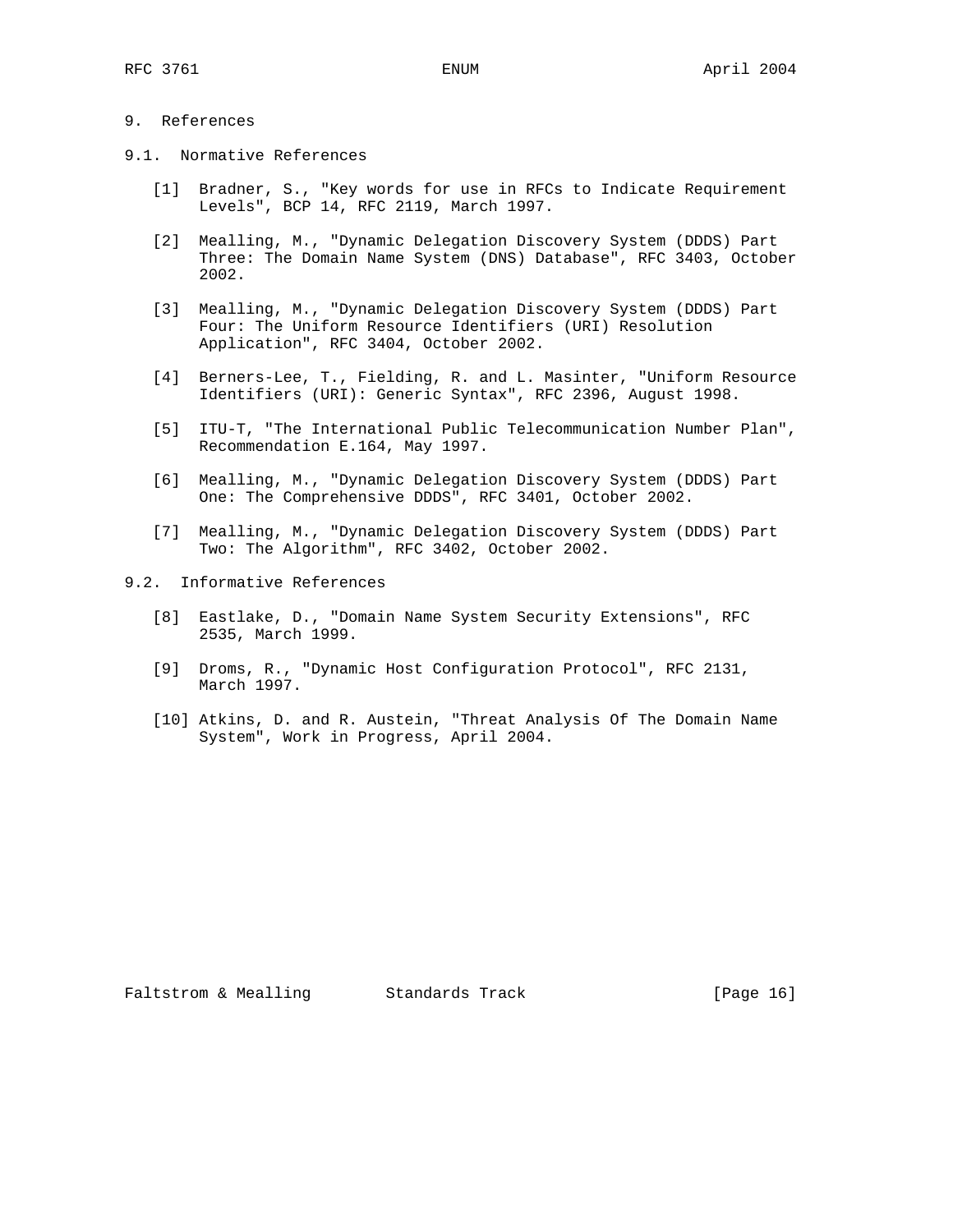10. Authors' Addresses

 Patrik Faltstrom Cisco Systems Inc Ledasa 273 71 Lovestad Sweden

 EMail: paf@cisco.com URI: http://www.cisco.com

 Michael Mealling VeriSign 21345 Ridgetop Circle Sterling, VA 20166 US

 Email: michael@verisignlabs.com URI: http://www.verisignlabs.com